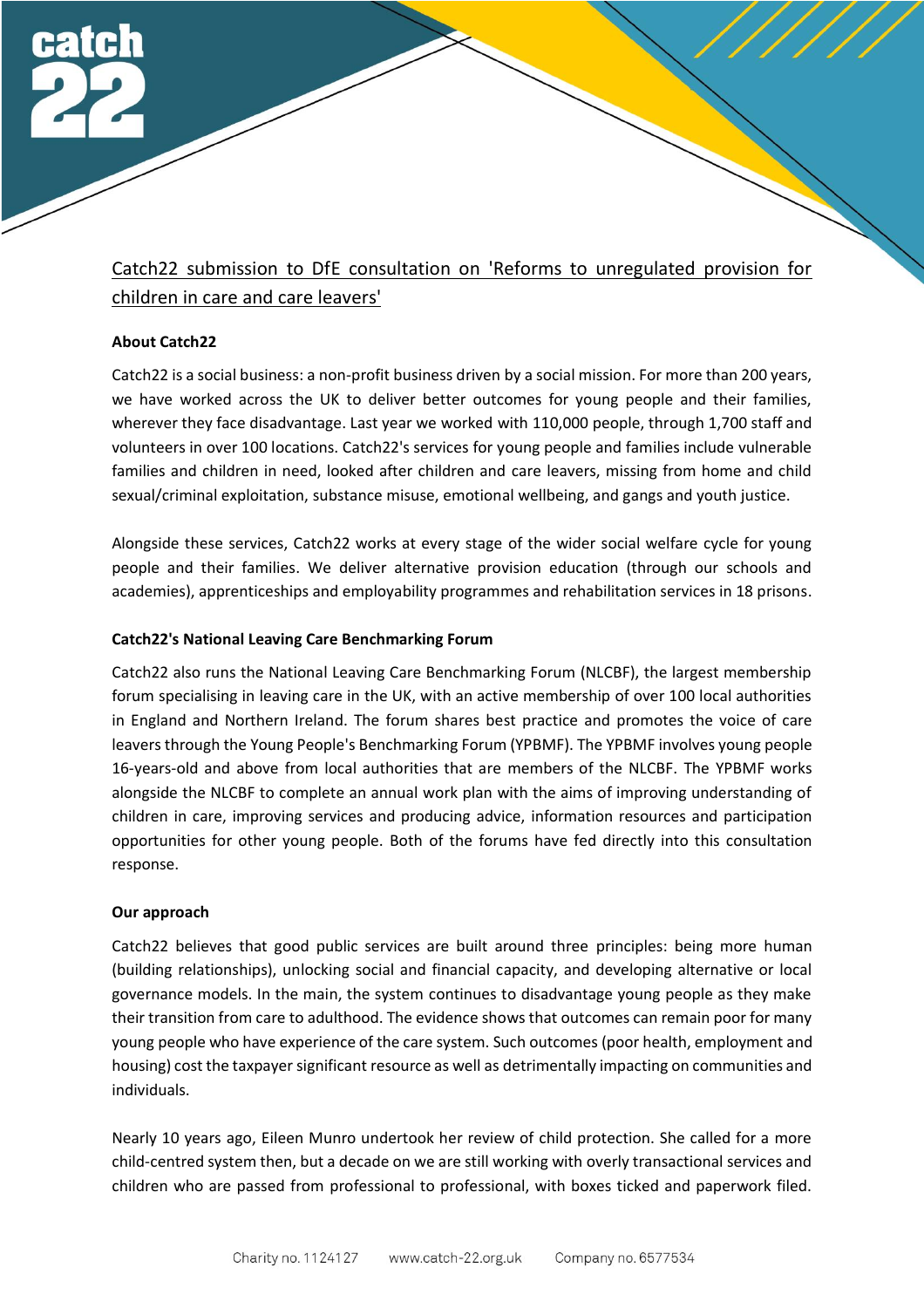Now is an important opportunity to take stock and refocus priorities on what really makes a difference to children's lives: relationships. Experience teaches us that strong and meaningful relationships – built around trust and empathy, which are honest and provide boundaries where necessary – are the most important factor in transforming the lives of children and young people.

This consultation could go some way to addressing this. However, we strongly believe that it will not have the depth of impact that it might without a wider cross-government review of the care system.

#### **Consultation Overview:**

Children in care and care leavers are some of the most vulnerable children and young people in society. Every child and young person should have access to a stable and secure placement in accommodation that can meet their needs and, most importantly, keep them safe. We need to work together to make this happen and deliver the support these vulnerable children and young people deserve.

The number of children in care aged 16 or 17 and placed in unregulated settings has increased from 2,900 in 2009 to 6,100 in 2019. We want to ensure these placements are good quality. It is unacceptable for any child or young person's placement to not meet their needs and/or keep them safe, for any amount of time.

Proposals include:

- banning the use of independent and semi-independent provision for under 16s,
- introducing national quality standards,
- ensuring Independent Reviewing Officers (IROs) represent young people's interests,
- requiring local authorities and police forces to liaise, and
- new legal powers for Ofsted to take action against illegal providers.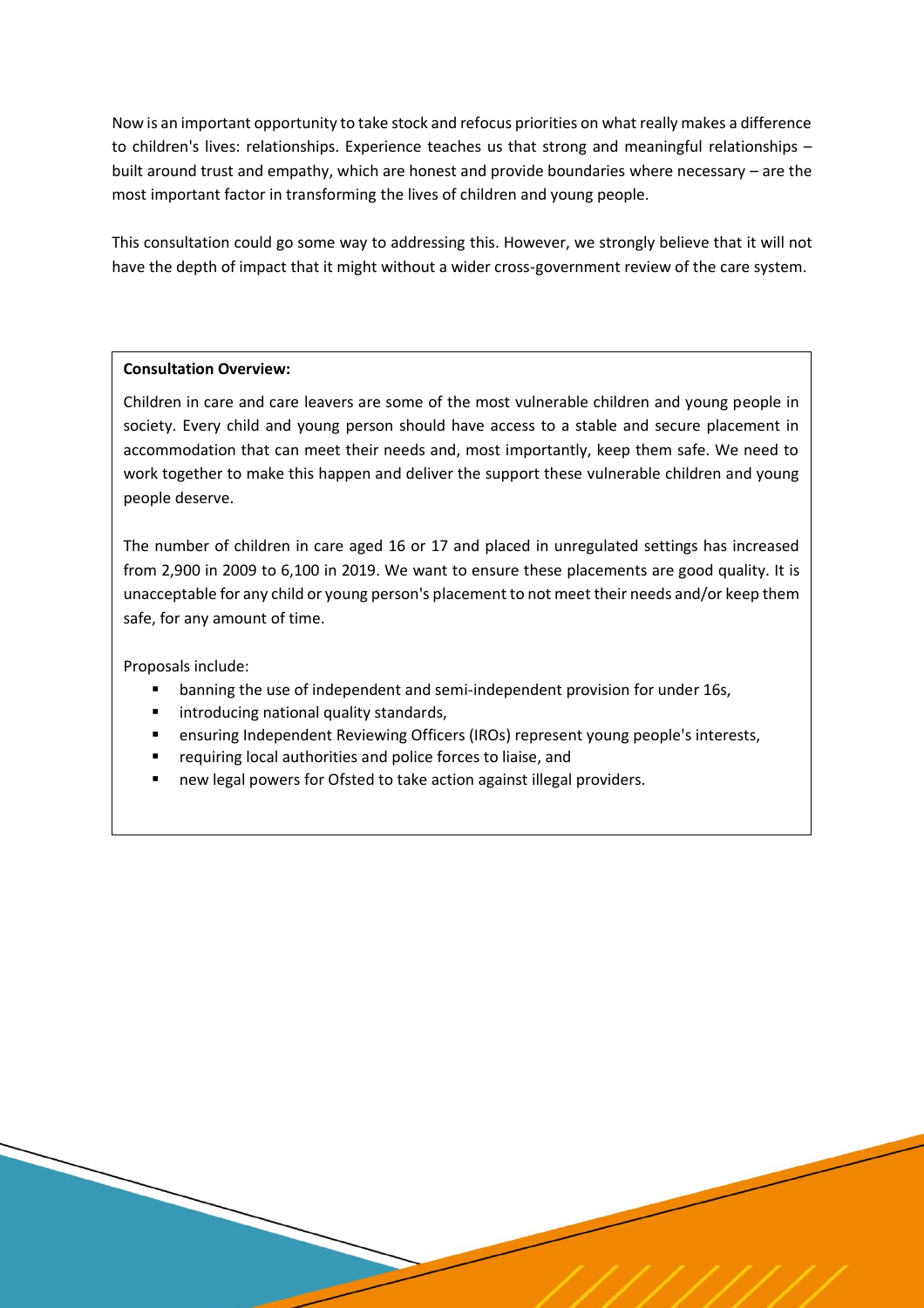# CONSULTATION QUESTIONS

Proposal: Ending the use of independent and semi-independent placements for children and young people under 16

4. Please set out any positive and/or negative impact you think this change would bring about, and the areas we should consider to ensure it is effectively implemented.

Catch22 works 'cradle to career' delivering public services to support young people to make sure they always have good people around them, a safe place to live and support to fulfil their purpose. This means that we have an in-depth understanding of the problems that occur when young people are not adequately heard, understood or protected, along with the complexity of their lives and situations.

We strongly agree that placements for under-16-year-olds in unregulated settings should be banned. However, it is not enough to simply ban placements. This is just one element of a system which is flawed and cannot be viewed in isolation.

# **Individual need**

- The age limit of 16 assumes that 17- or 18-year-olds succeed in these placements. Evidence suggests the majority do not: care leavers are currently estimated to represent around 25% of the adult prison population<sup>1</sup>, they are one of the lowest performing groups in terms of educational outcomes internationally<sup>2</sup> and 25% of the recorded homeless population have been in care at some point in their lives<sup>3</sup>.
- It is problematic to assign age boundaries and view young people as one homogenous group before/after their sixteenth birthday without taking account of individual need and circumstance. Our work across the children's social care space, including substance abuse and emotional wellbeing, has shown us that a one-size-fits-all approach never succeeds.
- The needs of a 'late entrant' to the system can be very different, as seen in 16- and 17-yearolds who, prior to the Southwark Judgement, would most likely not have been accommodated (s20) (including those accommodated (s20) through custody). To give a few examples:
	- $\circ$  A lack of understanding of the system results in challenges adjusting to 'intrusive' expectations - they have little understanding of their rights and entitlements or how to navigate the information, support and finances etc.,
	- $\circ$  Social workers are unsure of the best way to support that young person: those who have been in care for years prior to being involved with leaving care will have had numerous assessments, unlike these young people, and

<sup>1</sup> Gov.uk, 'Care leavers in prison and probation', Aug 2019

<sup>&</sup>lt;sup>2</sup> Rees Centre, 'The Education Progress of Looked After Children in England: Linking Care and Educational Data', Nov 2015

<sup>3</sup> NAO & DfE, 'Care leavers' transition to adulthood', Jul 2015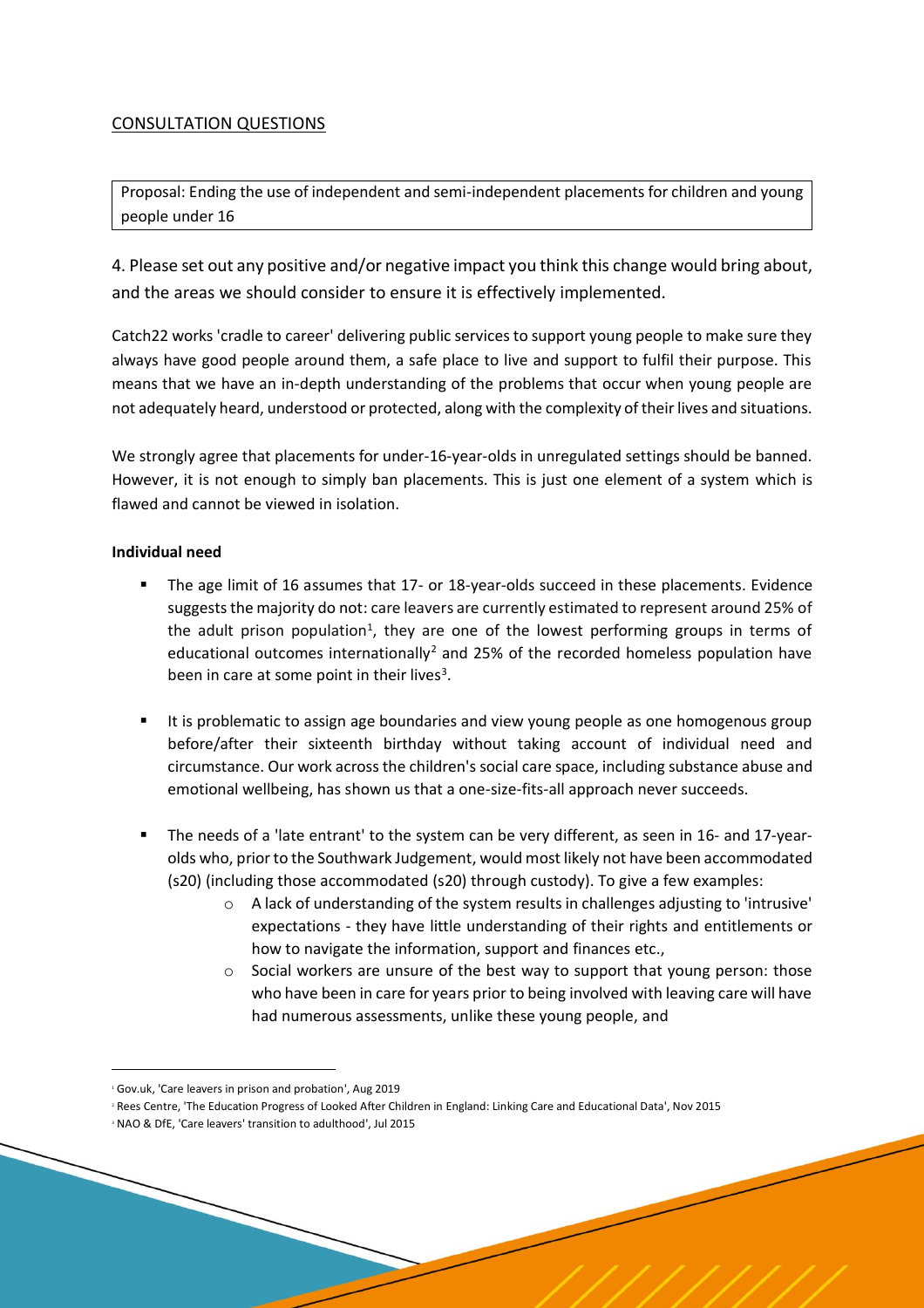o Family issues are very current and can pose different challenges than those families who have worked with social care for a number of years.

# **Wider-ranging review**

- It is often difficult to find a registered/regulated placement for some 16- and 17-year-olds especially if they are victims of child sexual exploitation, child criminal exploitation or have offences involving drugs. The question remains: what happens to these young people?
- A review of regulated accommodation should also be undertaken. Banning the use of independent and semi-independent placements for under-16s would not solve the negative experience many young people have in care, resulting in far-reaching poor outcomes for care leavers.
- 5. Please share any examples of good practice here.

NLCBF Member (member of local authority leaving care team) speaking in respect of semiindependent/independent accommodation:

*"Where there is any change for a young person, there needs to be a connection and review of residential standards to make sure there is a greater requirement/expectation on residential providers to think about the futures, routines and structures which dovetail into any standards for semiindependent/independent accommodation."*

# YPBMF Member (care-experienced young person):

*"I was in supported accommodation from the ages of 16 to 18 and, personally, I feel it worked quite well but there are some areas that could be improve, such as in-house training. There wasn't much put into helping me to be ready for independence. I think it needs to be matched to the individual and can see it not working for young people under 16.* 

*"14-year-old me wouldn't have got as much out of it as I did when I was 16, and the transition from semi-independence to my own flat wasn't very supported at all: I was kind of dropped off at 17 ½ and left to deal with it myself! I think there should have been a lot more support then as you are getting your bearings. I think the support needs to be matched much better to the individual and their resilience for living independently well."*

Proposal: New measures so that local authorities & local police liaise before making out of area placements

6. Do you agree that we should introduce a new requirement for local authorities to consult with relevant local police forces when they place a child out of area in independent and/or semi-independent provision?

YES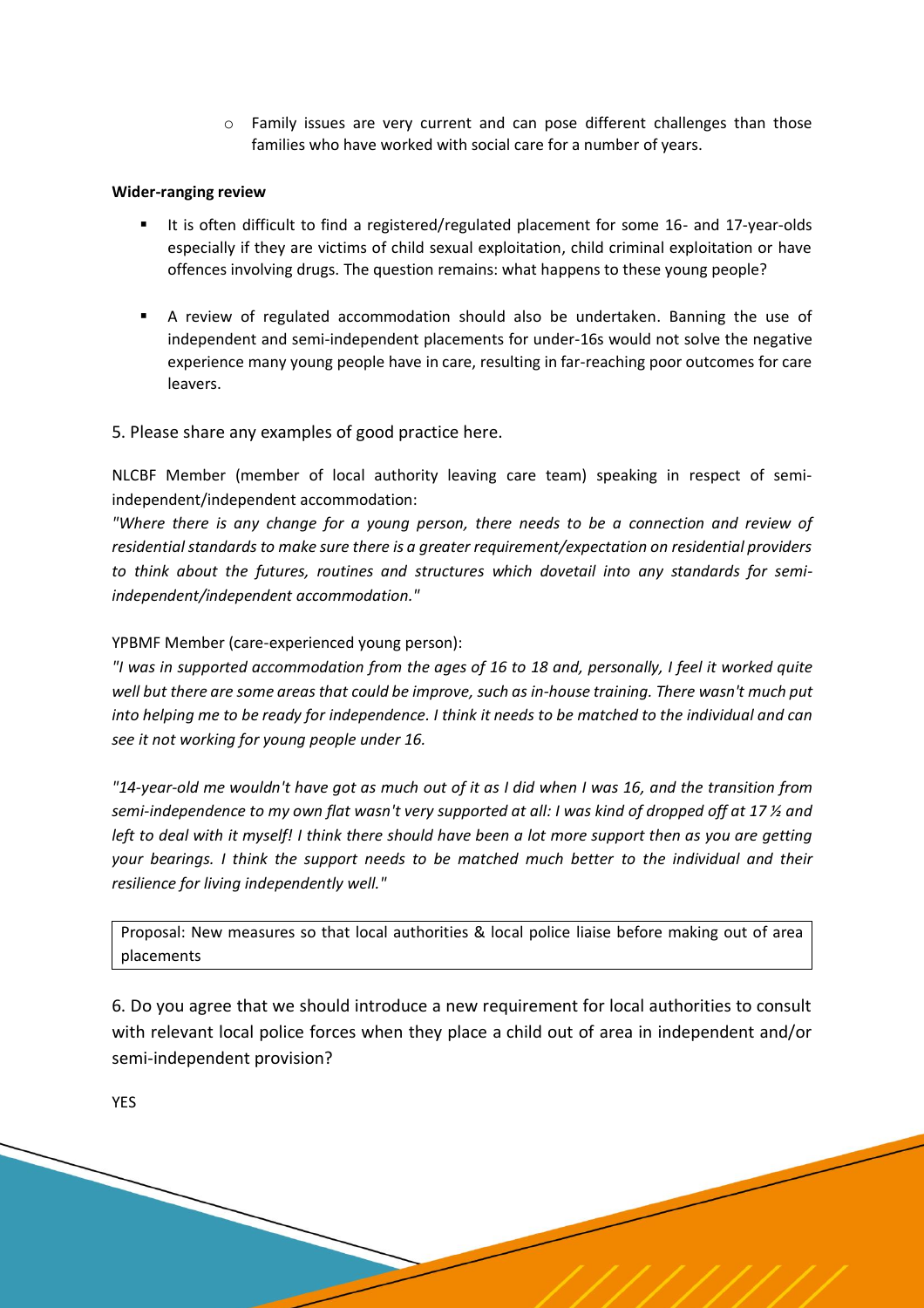7. Please explain your answer, including any positive and/or negative impact you think this change would bring about.

#### **Cross-cutting information sharing**

- We must first question why the child is being placed out of area, and it should be viewed as a last resort. The risks that increase for a young person when placed out of area must be fully understood.
- It is imperative that the reasons for consulting with the police are adequately thought through and carefully managed in order to prevent early and unnecessary criminalisation of young people in or leaving care.
- There is a chronic lack of information sharing across the board; this proposal is needed but it must go beyond just the police and local authorities. All agencies must be involved in decisionmaking on a young person – including health workers and teachers – so that no decision is made in isolation.

This could go some way to tackling the issue raised in the previous point because the police often do not know about circumstances of a child, or when they are moved into the area: the first time they find out is when they are called to an incident. This leads to decisions being taken without the full context, which can have a lasting impact on the life of a young person.

# YPBMF Member:

*"One day I went out with friends and, upon my return, I was met by a group of people who informed me I needed to go with them as I was being removed and sent to Teesside. I personally think that, no matter the age of the child (I was 16), social workers should always communicate next steps with young people.* 

*"Young people should also be given the opportunity to collect their own belongings and take them, as I was unable to do this. Staff working in the children's home picked up my wet clothes and dumped them in black bags alongside irreplaceable photographs of myself and my birth family from before I was adopted. These photographs, unfortunately, were not able to be saved."*

**E** Historically, for those care leavers moving out of county, there was a safeguard in the 'national protocol' which prompted communication between local authorities to agree a local service for any care leaver presenting or living away from their own authority area. This is a safeguard which no longer exists and leaves a big hole in the safeguarding of these young people.

Proposal: New legislation to define 'care' to keep children and young people safe and meet their needs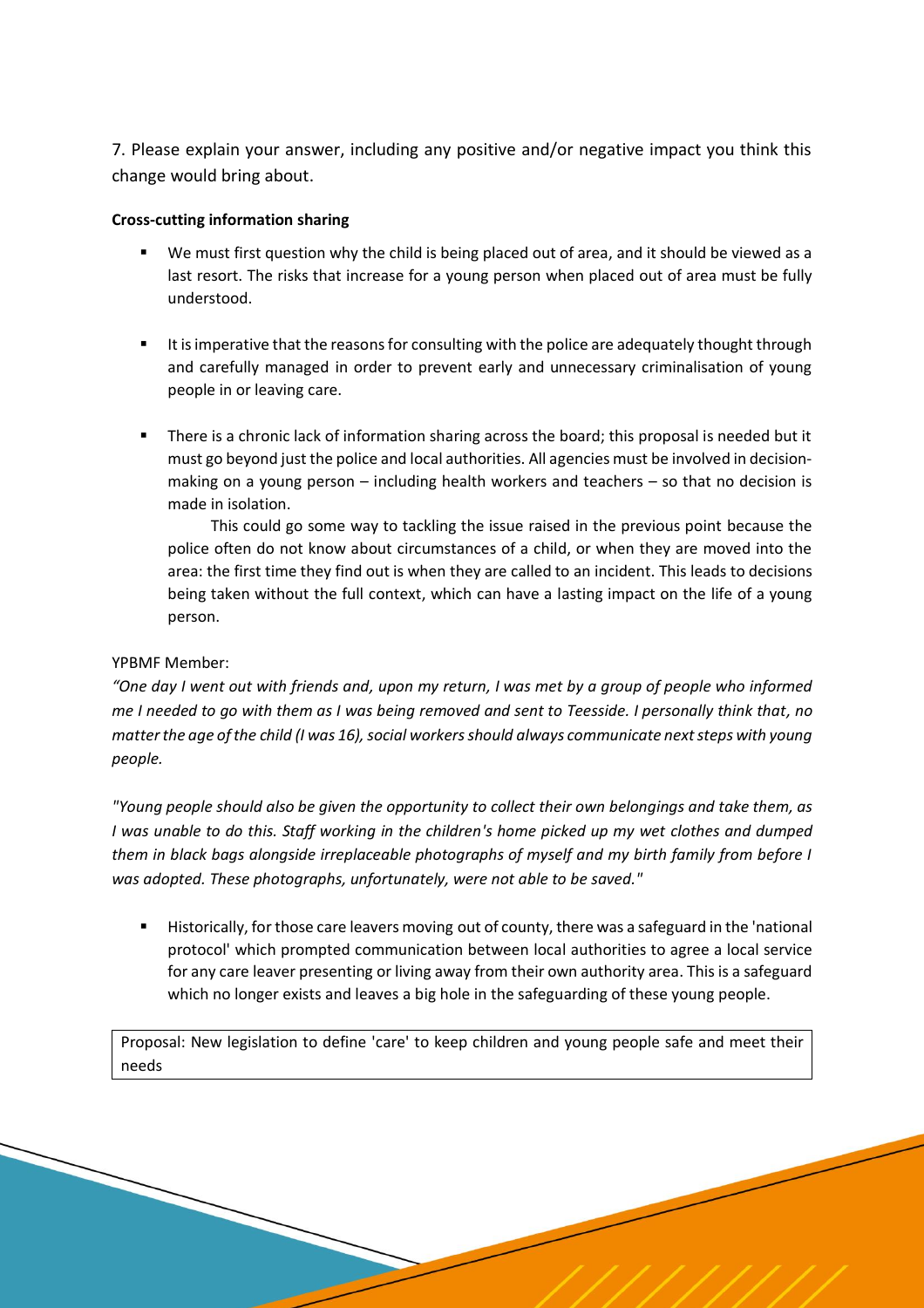8. Do you agree that we should amend legislation to define 'care', in order to provide clarity on what amounts to 'other arrangements' i.e. 'unregulated' provision, and what constitutes 'unregistered' provision?

YES

9. Please explain your answer, including any positive and/or negative impact you think this change would bring about.

# **Support vs. care**

- A distinction needs to be made between 'support' and 'care' as the current definitions do not work in practice. These are not mutually exclusive terms and there is ambiguity in the distinctions currently offered: a person might need 'care' some of the time and 'support' the rest of the time. What does this look like from a regulatory perspective?
- When defining, it is important to reflect the voice of care-experienced young people. Their experiences confirm there is no such thing as a successful one-size-fits-all approach.

# YPBMF Member:

*"It seems we understand that young people with variable backgrounds have different lives and can be affected differently by the same process (care trauma). Therefore why should there be a one size fits all approach? […] More work, at a higher standard, needs to go into their placement and the thinking around the network immediately around that young person - to support them into healthy life cycles where they can both be independent and access support when things are tough to 'balance' out."*

- Young people need to be prepared for inter-dependence not independence. If we have a landscape of provision based on a silo of needs, it does not take account for how an individual's needs change over time and with circumstance. Adults do not generally lead entirely independent lives, so we should not expect young people to do the same when defining their 'care'.
- The key elements of good practice remain the same: human continuity, relational support, delivery embedded in universal provision, and provision moving around the needs of the young person rather than the other way around.

10. Do you have any suggestions for areas where we might go further? In making your suggestions, please provide any supporting evidence or information you have.

# **Relationships at the heart of care**

Children's social care has lost its primary focus of building relationships to ensure that young people and their families flourish. We must not forget that vulnerable young people will not be healed by form filling, but by people who they trust listening to them, understanding them, having the power to act for them, and remaining there for them in the long term.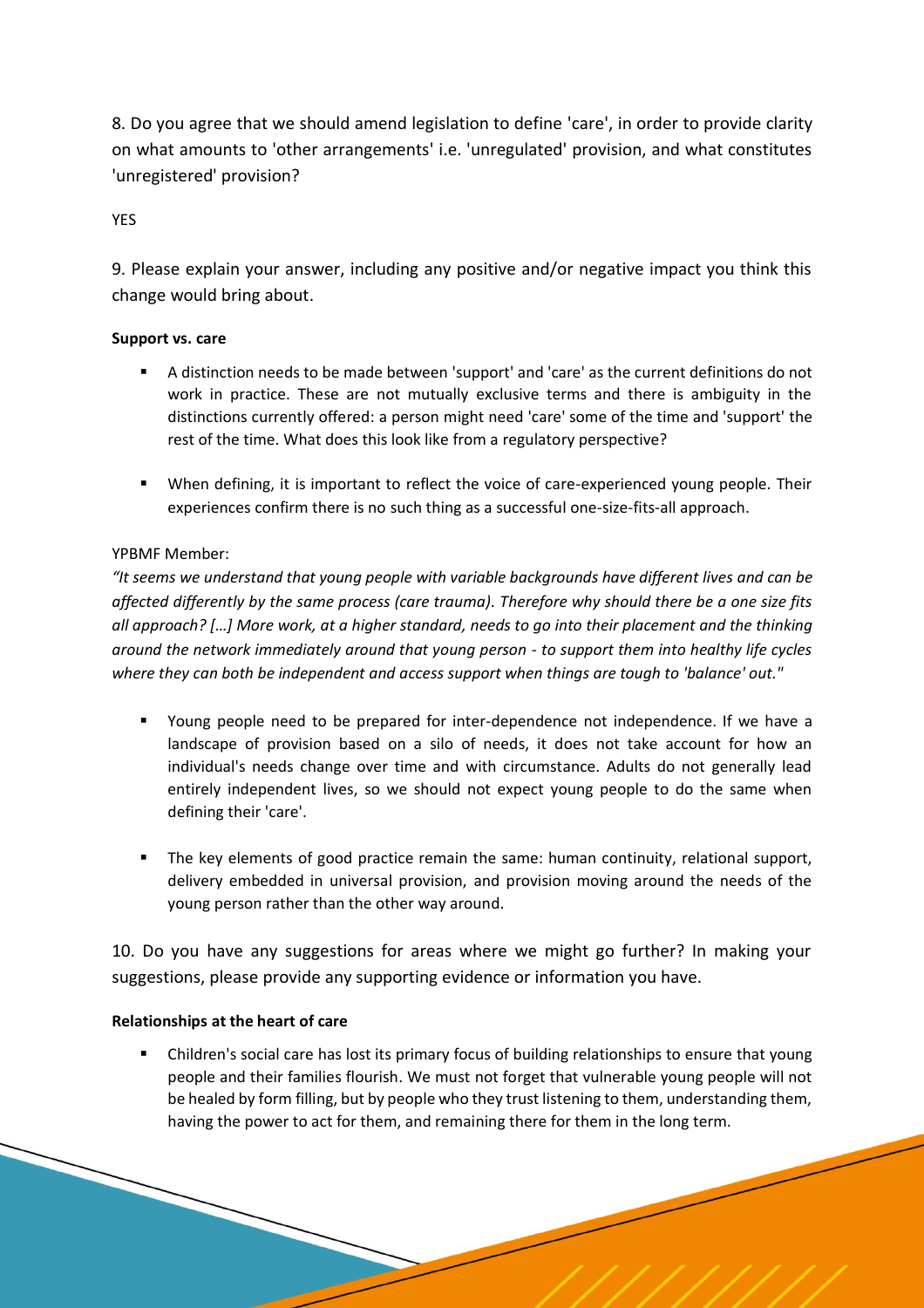We must go further to look at how society supports those on the 'edge of care'. Sometimes it can be about building the capacity of the community, and thinking about how we can push the boundaries of regulation to reach out to other potential providers and local people in local communities. The danger is that, by focusing on poor practice, we might lose sight of how to think more imaginatively or innovatively about reforming the sector more broadly.

#### **Whole-systems approach**

▪ As demonstrated above, there is a need for a wholesale review of children's social care, taking a whole-systems approach. If we just move this one part, without considering where it fits within the whole, then there will be unintended consequences elsewhere, such as placing extra strain on an already cracked residential care system.

#### **The Lighthouse model**

- Catch22 has been supporting [Lighthouse](https://lighthousechildrenshomes.org.uk/our-vision/) as they work to develop a new model of residential care in the UK. This is an excellent example of the kind of reform which is appropriate across the sector.
- The Lighthouse model considers:
	- $\circ$  thoughtfully designed spaces that look and feel like a family home, removing the institutional and alienating approach currently in existence,
	- o an education-informed approach and therapeutic practice,
	- $\circ$  the recruitment of excellent people to work with the most vulnerable children, with better pay, training and development,
	- o a basis of social pedagogy a child-centred method of practice used widely and successfully across western Europe, and
	- $\circ$  semi-independent accommodation and long-term support, demonstrating the need for both care and support, and providing the kind of relationship a non-care-leaver would have with their own parents as they enter adult life.

Proposal: Introducing new national standards to improve quality of provision

11. Please set out any positive and/or negative impact the introduction of new national standards would have.

#### **Hitting the target but missing the point**

Clearly the current standards are not fit-for-purpose and we need to deliver high-quality support for young people. However, we must be careful not to create another set of unintended consequences. Before implementing any new regulation, there must be proper consideration as to what that will mean for the young people we are trying to help, the pressures it will exert elsewhere in the system, and the financial implications for the 'market'.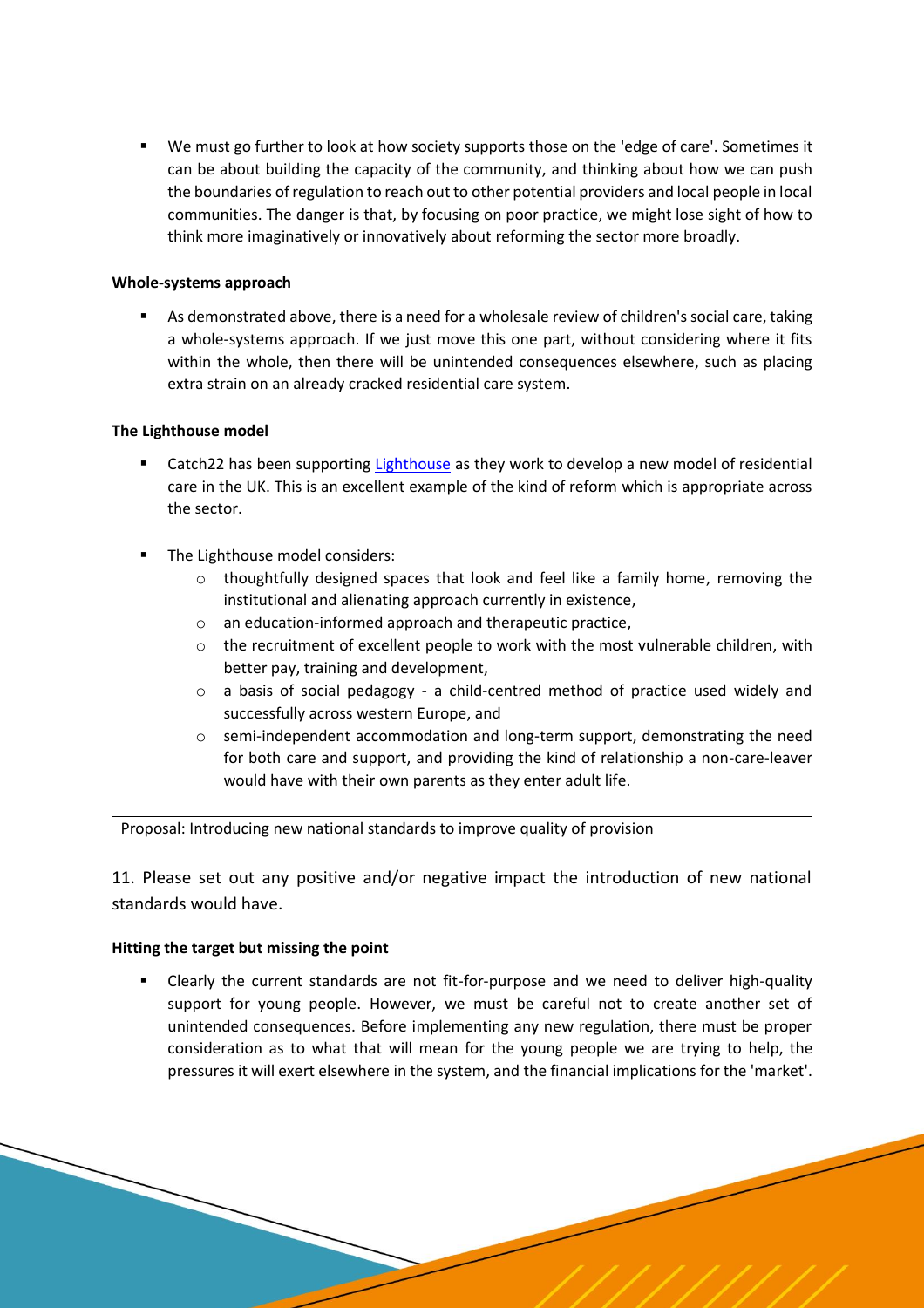- The way the children's social care 'market' currently operates incentivises profit over purpose. We often see young people going to the lowest level of support when their needs are too high.
- The fact that we refer to this as a 'market' at all demonstrates how flawed the system really is.

# NLCBF Member:

*"I fear that regulation of semi-independent provision will lead to a further increase in the costs of such placements. This will be detrimental to children's services. Whilst regulation is required to protect our most vulnerable children, we need to ensure we have the resources to manage placements for this cohort of children."*

12. Please set out any other areas you think should be covered in the new national standards.

# **Investing in the workforce**

- Currently, the children's social care workforce is suffering from underinvestment and is undervalued across the board. If the outcomes of this review only focus on regulation, then we are not defining the issue or addressing the other challenges. There is a lot that can be done to change training and recruitment to improve the quality of work undertaken in all children's care settings: at present, the standards and regulation do not reflect these issues.
- Social workers tell us that they are bogged down in bureaucracy and transactional family support, unable to use the skills that do have as highly-qualified experts. The system must enable them to do the work that really makes a difference to that young person's life chances – building trusting and secure relationships.
- **•** There is widespread concern about the recruitment and supervision practice of semiindependent/independent providers. There needs to be significant improvements and greater emphasis on skills and knowledge for the providers and their workers. This requires a more joined up commissioning approach which includes how to address costs and how outcomes are measured.
- We must look at the exceptionally high turnover of staff in children's residential settings as an example – some key potential issues include remuneration at the minimum wage and expectations for training to be completed in one's own time. Is this the right approach for some of the most challenging jobs in society working with some of our most vulnerable young people?

#### **Unlocking capacity**

There is greater capacity in our communities than we make use of. We should be asking how far we are prepared to go to explore different ways of working, in addition to looking at how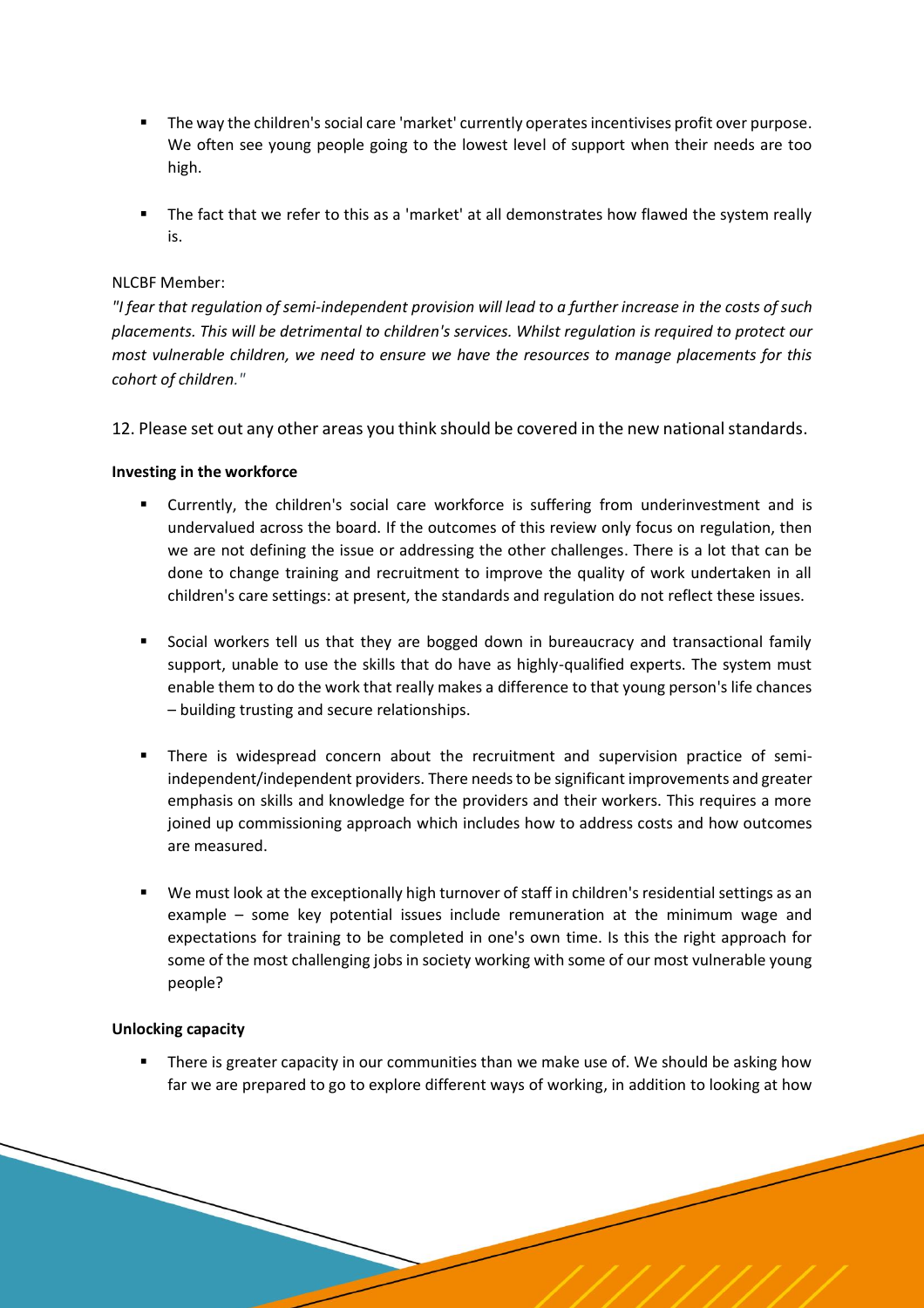we consider and manage risk. It is a spectrum but how can we unleash the potential of other local organisations and people, without making them fearful or overregulated?

Proposal:

Option 1 – Changing the regulations to make standards mandatory for local authorities OR

Option 2 – Legislating to introduce a new quality and inspection regime

13. Which option, 1 or 2, do you think would most effectively raise the quality of independent and semi-independent provision?

# OPTION 2

14. Please set out the consequences and implementation challenges that should be considered when introducing new standards.

Same principles apply as set out in answer to question 18.

Proposal: Ensuring that young people's interests are appropriately represented by their IRO

15. Do you agree that we should clarify statutory guidance, to ensure that IROs undertake visits to a placement to be able to assess whether it is meeting the needs of the child or young person and that they must send a report to the local authority to inform their decision making process about next steps for the individual child or young person?

YES

16. Please explain your answer.

As reflected in our other answers to this set of consultation questions, young people must always be viewed by their own unique circumstances. Any guidance which mandates that individual need be fully understood and used as the basis for decision-making is imperative to ensuring that all care-experienced young people lead a safe, healthy and purposeful life.

# NLCBF Member:

*"I feel our authority has a very good IRO service and we have gained support from IROs in several situations where young people are not being heard or where social workers, in particular, aren't responding to or respecting a young person's wishes. So, I agree with this statement and feel we already have this in our authority."*

# YPBMF Member:

*"I was once in a review where the young person led the meeting and made their own notes during the meeting. After the meeting, the IRO went through the notes he had made alongside the young person's*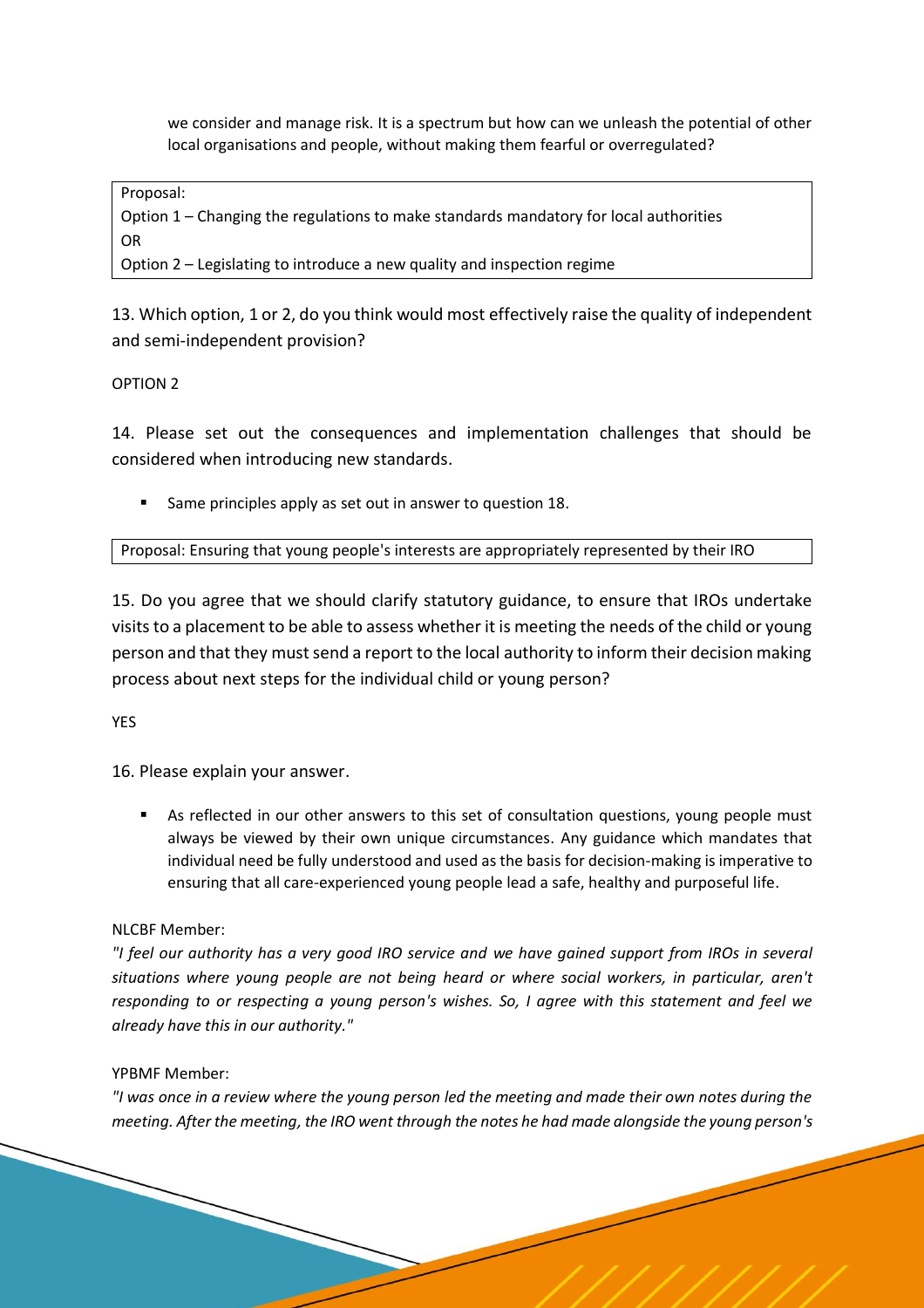*notes and asked them what they wanted to be put on, if he had missed anything and if the young person wanted to add on."*

Proposal: Giving Ofsted new legal powers to act against illegal providers

17. Do you agree that we should legislate to give Ofsted powers to issue enforcement notices to illegal unregistered providers before proceeding with prosecutions?

YES

18. Please explain your answer.

#### **Accountability vs burden**

- We must ensure that poor-quality provision is always appropriately challenged and held accountable, but we must be careful not to be driven by legislation and regulation. This is a small part of what we need to do but should not be seen as the driver.
- Some of the NLCBF members have commented that Ofsted restrictions can be part of the problem, demonstrating how they should never be viewed in isolation from the bigger picture.

# NLCBF Member:

*"Some children's homes won't take some of the older, more interesting young people because of fear that they will impact on their registration. So young people who have a history of absconding, arson, sexualised or violent behaviour are much less likely to have regulated placements. If the Ofsted process was more flexible about managing and working with risk, perhaps there would be less need for the unregulated, if the unregulated might be more willing to regulate. It's a bigger issue than the use of unregulated placements."*

#### NLCBF Member:

*"The approach Ofsted take to children's homes needs to change first: too many providers are rewarded for giving up on young people."*

■ There is a real danger of becoming preoccupied with the current set up and therefore the starting point for a child entering the care system. Instead, the focus should be on where we want to get our young people to. What would be ideal for the life of one child, for your child – and how can we make sure that this is applied to everyone?

**ENDS.**